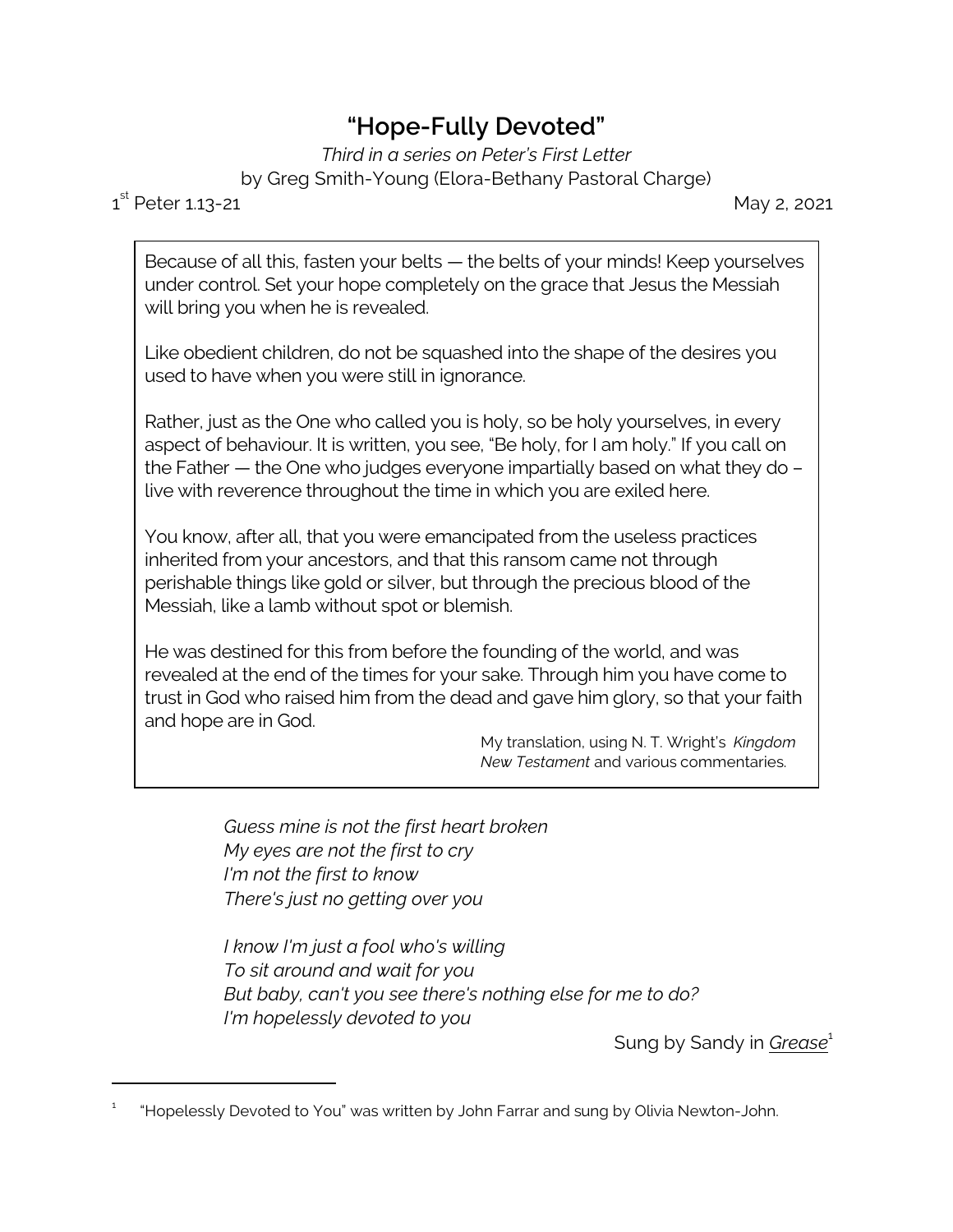I was working on the piece we heard \_\_\_\_\_\_ read from Peter's letter, and this song earwormed into me. Its title "Hopelessly Devoted to You" —with an important tweak meshes with something that's vital to being people of Jesus.

That's right . . . Holiness. (Okay, work with me on this.)

II

*"You shall be holy, for I am holy,"* says God. It's in the Scriptures of Israel. In his letter, Peter remembers it for us.<sup>2</sup>

*Holy, holy, holy* and the *Lord God Almighty* fit together perfectly. Holiness has to do with separateness. Holy God is completely good, so is separate from evil. Holy God is perfectly pure, so is separate from the profane. Holy God knows only truth, so is separate from falsehood. Holy God is light, so is separate spiritual darkness. Holy God is altogether trustworthy and faithful, so is separate from our sin and rebellion. Anything unholy is away from God, because God is perfect holiness.

God is holy. To be God's person, you shall be holy....

Huh. . . . Okay. . . . Really? You know you. I know me. Holy? Or, does it seem a stretch, and then still out of reach.

Do you want to be called "holy?" Do "holy" people have a good time? Are "holy" people pleasant to be with? That word has a off-putting feel to it.

So often it's not only been about steering clear of things and activities that are not good. It's been about staying away from certain people. Ever heard the old rhyming advice? *"Don't dance, don't drink, don't cuss, don't chew; and don't you go with girls that do."<sup>3</sup>* ("Chewing" means chewing tobacco.) We've gotta keep those innocent boys safe! "Holiness" becomes a list of "dos and don'ts" that drive away the you-know-whos from good people.<sup>4</sup>

It happens other ways too. *Don't buy those products. Don't shop in that store. Un-friend people with the 'wrong' politics. Shame those with backward lifestyles.* Sure, we want to

<sup>2</sup> Leviticus 19:2.

<sup>3</sup> The rhyme comes in many forms that include different vices. See the "Dictionary of Christianese" entry: [www.dictionaryofchristianese.com/don't-drink-smoke-or-chew-or-go-with-girls-who-do](https://www.dictionaryofchristianese.com/dont-drink-smoke-or-chew-or-go-with-girls-who-do/)

<sup>4</sup> Dennis R. Edwards, 1 Peter, The Story of God Bible Commentary (Grand Rapids MI: Zondervan, 2017), 66.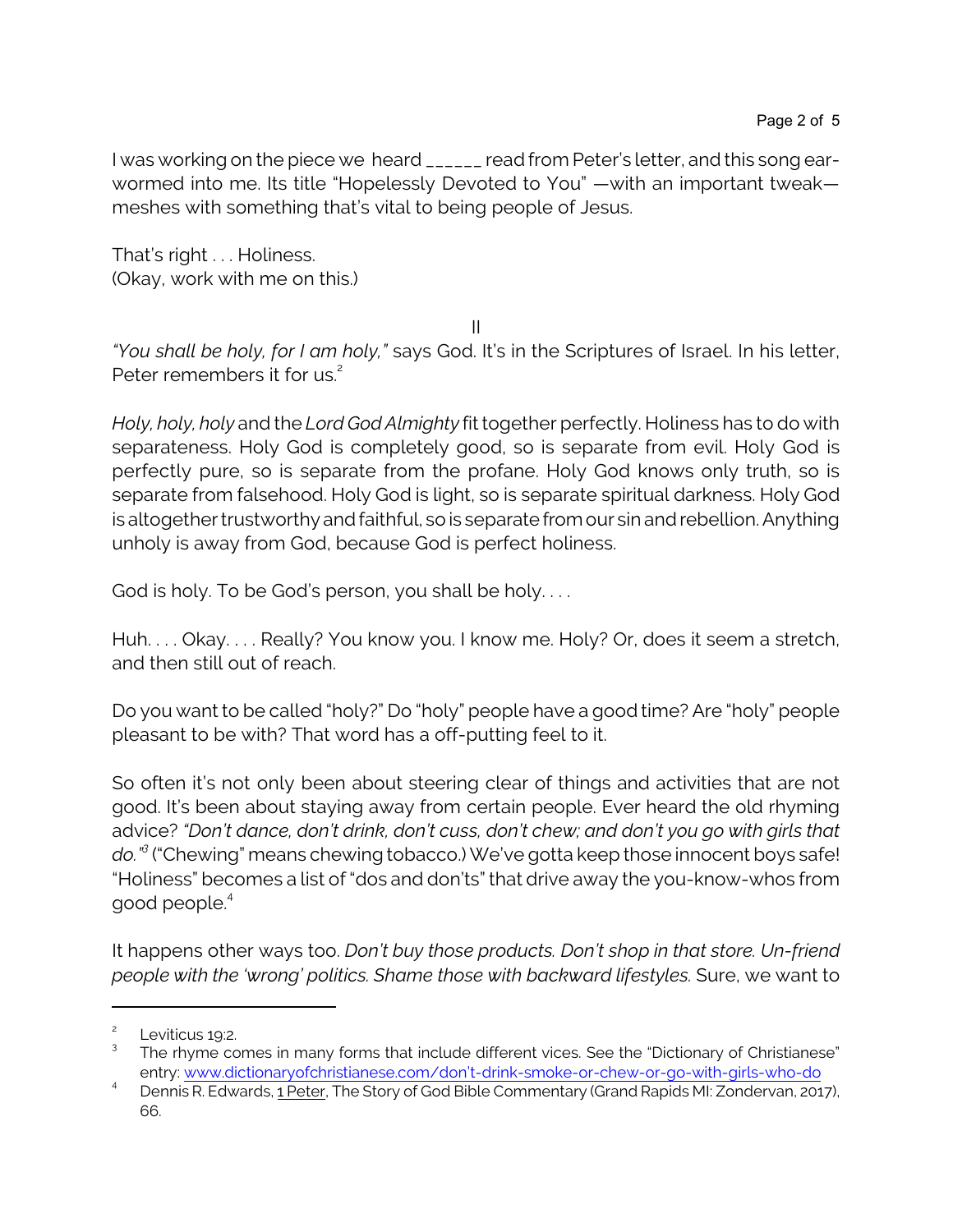make political and cultural change. Still, there can be a sense of keeping ourselves pure. That's holiness thinking.

Holiness of all sorts can easily become legalistic, ungenerous, and oppressive.

III

There is a deeper sense, however, to what "holiness" is all about. It's deeper that separation, or purity.

Devotion. 5 (This is when I started humming that song from *Grease*.)

Devotion is a "love word." When you love, you devote yourself to your beloved. You give yourself. You commit yourself. Acting well toward them, blessing them, lifting them, delighting them. These are your desires. That's devotion.

God is devoted. God's nature is devotion. Within the life of the Trinity who is God, each — Father, Son, Spirit — is fully devoted to the others. God creates, and God is devoted to God's creation. God is devoted. God is holy.

Something within God's creation becomes holy when it is devoted to God and God's purposes.

So a particular room becomes holy because it is has been devoted, given, set apart for worshipping God. A chunk of bread, a glass of wine, a basin of tap water become holy when they are devoted to experiencing the presence and grace of God. They are no longer ordinary. We treat them with reverence and care because of their purpose. They are devoted. Holy.

You become holy when you are devoted, dedicated, set-aside for God and God's purposes. Yes, even you. Me too.

Think of a sanctuary. Its walls might be cracked, its windows dirty, its floor a mess, and

<sup>5</sup> Scot McKnight develops this theme in his book, A Fellowship of Differents (Grand Rapids; Zondervan, 2014), xxx. Dennis Edwards summarizes McKnight: "Scot McKnight challenges the popular notion that 'holiness' means 'separation,' or 'distinction.' He says, 'Holiness cannot be reduced to separation or difference. At a deeper level, holiness means 'devoted.'' God's devotion is to God (each person of the Trinity fully devoted to each other). It is this complete and holy devotion that leads to a separation or distinction that leads to a separation or distinction from that whichis common or profane. God does not *possess* holiness; he *is* holy. Consequently, God acts in ways consistent with his character; his deeds are holy because he is holy." Edwards, 62.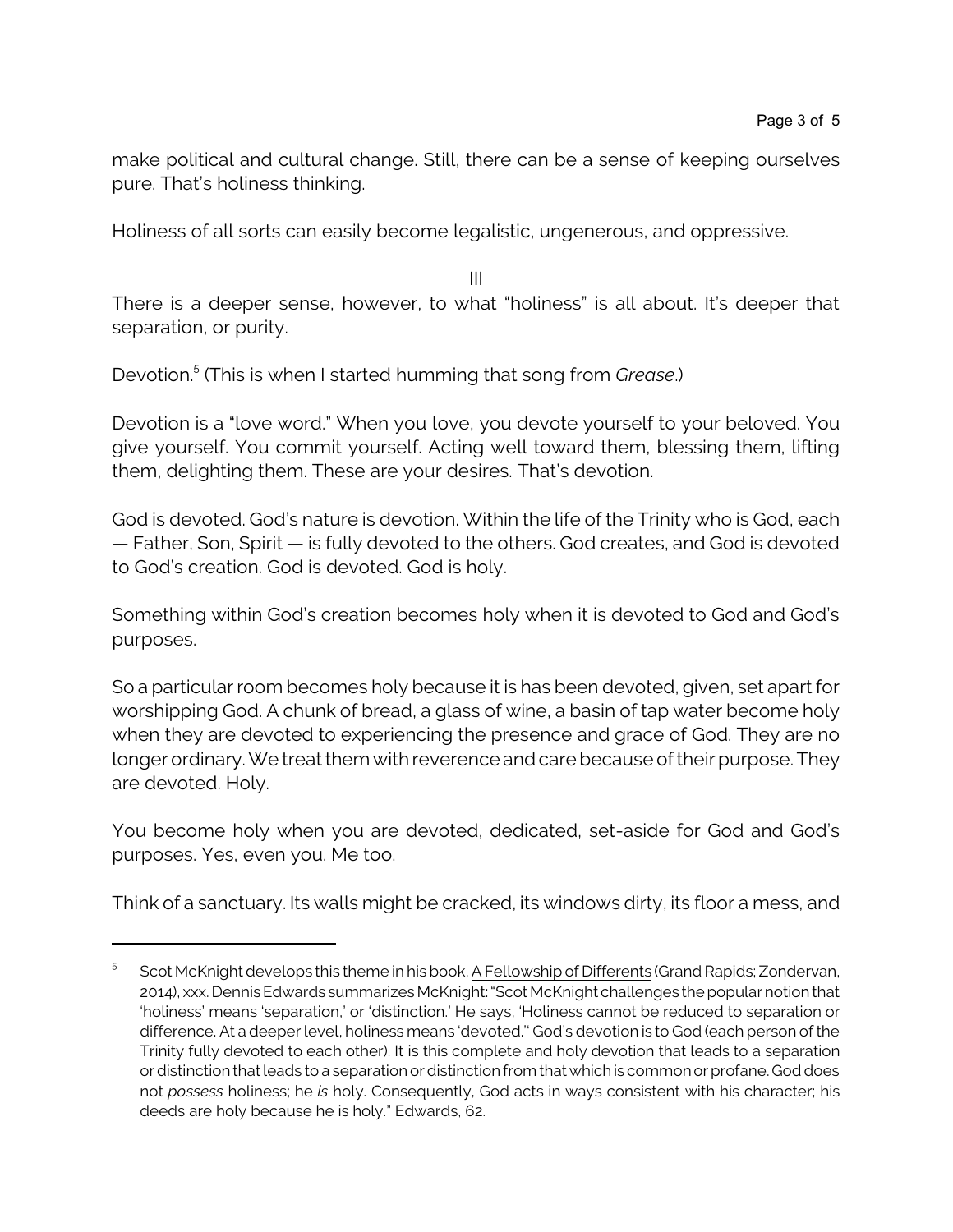its smell, funny. But when it's devoted to celebrating the Presence of Almighty God, its purpose elevates it.

Think of the sacrament. The bread can be stale, the table cheap, and the wine cheaper. But when they are devoted to conveying the Presence of Almighty God, that purpose elevates them.

Think of . . . you — cracked, dirty, a mess, stale, cheap, smell funny. But when you are devoted to the purposes of Almighty God, you are elevated. You become holy.

IV

Devotion still includes separation.

When you are devoted to someone, you need to separate from whatever distracts or erodes your devotion. I'm devoted to Barb, so I need to separate from whatever would harm her or our marriage. I'm devoted to our children, so I need to separate from, for instance, overwork that steals time together. Too often I've not done well at that. Overwork can become unholy.

I am devoted to God. So I need to separate from what robs my relationship with God, distracts my following of Jesus, keeps me from sharing in God's purposes. That's hard. We're surrounded by "spiritual thieves." They steal us from God.

In the Bible reading, Peter talks about the empty practices and ways of thinking they had inherited from their families and cultures. We all do. We need to be freed from so much we've always known and taken for granted. That is a separation.

Peter talks about the desires they used to have when they were "ignorant" about God. Desires are not bad. God makes us to love, and love desires the beloved.

Desires are like arrows. They direct our love. Desires can point us in a good direction — point us to love rightly. But only when our deepest desire, our greatest devotion, is for God.

It's like a compass. Only when God is our strongest pull — the most powerful magnetic attraction — can we travel in the direction we need to go. If other desires, other pulls, are stronger, the compass goes wonky, spins us off, and we are lost. Our devotion gets disoriented, unholy. We need to become reoriented toward loving devotion of God.